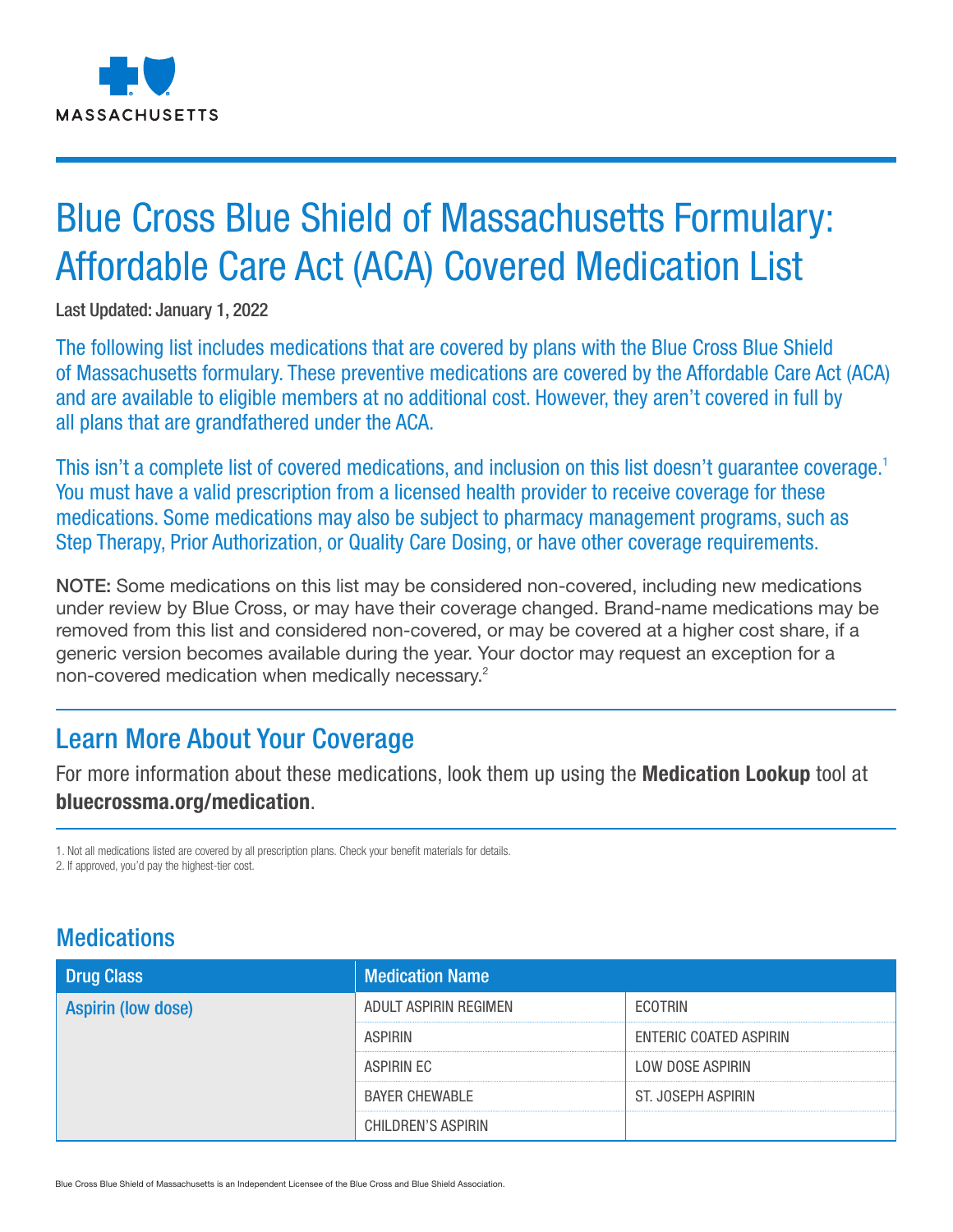| <b>Drug Class</b>                                                    | <b>Medication Name</b>         |                                |
|----------------------------------------------------------------------|--------------------------------|--------------------------------|
| <b>Bowel Preparations</b><br>(available twice per 365 days)          | <b>ALOPHEN PILLS</b>           | LAXATIVE                       |
|                                                                      | <b>BISA-LAX</b>                | LAXATIVE PEG 3350              |
|                                                                      | <b>BISACODYL</b>               | <b>MAGNESIUM CITRATE</b>       |
|                                                                      | <b>CITRATE OF MAGNESIA</b>     | <b>MILK OF MAGNESIA</b>        |
|                                                                      | <b>CITROMA</b>                 | <b>MIRALAX</b>                 |
|                                                                      | CLEARLAX                       | NATURA-LAX                     |
|                                                                      | <b>DULCOLAX</b>                | <b>ORAL SALINE LAXATIVE</b>    |
|                                                                      | <b>GAVILAX</b>                 | PEG 3350-ELECTROLYTE           |
|                                                                      | <b>GAVILYTE-C</b>              | PEG-PREP                       |
|                                                                      | GAVILYTE-G                     | PHOSPHATE LAXATIVE             |
|                                                                      | <b>GAVILYTE-N</b>              | POLYETHYLENE GLYCOL            |
|                                                                      | <b>GENTLE LAXATIVE</b>         | POWDERLAX                      |
|                                                                      | <b>GENTLELAX</b>               | <b>SMOOTHLAX</b>               |
|                                                                      | <b>HEALTHYLAX</b>              | <b>WOMAN'S LAXATIVE</b>        |
|                                                                      | LAXACLEAR                      | <b>WOMEN'S GENTLE LAXATIVE</b> |
| <b>Breast Cancer Risk-Reduction</b>                                  | ANASTROZOLE                    | LETROZOLE                      |
| (oral) (generic)                                                     | <b>EXEMESTANE</b>              |                                |
| <b>Breast Cancer Treatments (brand)</b>                              | <b>EVISTA</b>                  |                                |
| <b>Breast Cancer Treatments (generic)</b>                            | RALOXIFENE HCL                 | <b>TAMOXIFEN CITRATE</b>       |
|                                                                      | <b>SOLTAMOX</b>                |                                |
| <b>Cholesterol-Lowering Drugs</b>                                    | ATORVASTATIN CALCIUM 10MG-20MG | PRAVASTATIN SODIUM 10MG-80MG   |
| (member must meet certain criteria                                   | FLUVASTATIN ER 80MG            | ROSUVASTATIN CALCIUM 5MG-10MG  |
| to get the drug at no cost)                                          | FLUVASTATIN SODIUM 20MG-40MG   | SIMVASTATIN 5MG-40MG           |
|                                                                      | LOVASTATIN 10MG-40MG           |                                |
| <b>Contraceptives</b>                                                | <b>AFTER PILL</b>              | <b>MY WAY</b>                  |
| (emergency, over-the-counter)                                        | <b>AFTERA</b>                  | <b>NEW DAY</b>                 |
|                                                                      | <b>ECONTRA EZ</b>              | OPCICON ONE-STEP               |
|                                                                      | <b>ECONTRA ONE-STEP</b>        | OPTION <sub>2</sub>            |
|                                                                      | LEVONORGESTREL                 | PLAN B ONE-STEP                |
|                                                                      | MY CHOICE                      | <b>TAKE ACTION</b>             |
| <b>Contraceptives</b><br>(female contraceptive sponges)              | <b>ELLA</b>                    | <b>FEMCAP</b>                  |
|                                                                      | FC2 FEMALE CONDOM              | TODAY CONTRACEPTIVE SPONGE     |
| <b>Contraceptives (implants)</b><br>(under the medical benefit only) | <b>KYLEENA</b>                 | <b>NEXPLANON</b>               |
|                                                                      | <b>LILETTA</b>                 | PARAGARD T 380-A               |
|                                                                      | <b>MIRENA</b>                  | <b>SKYLA</b>                   |
| Contraceptives (oral and other)                                      | AFIRMELLE                      | <b>AMETHIA</b>                 |
|                                                                      | <b>ALTAVERA</b>                | AMETHYST                       |
|                                                                      | <b>ALYACEN</b>                 | ANNOVERA                       |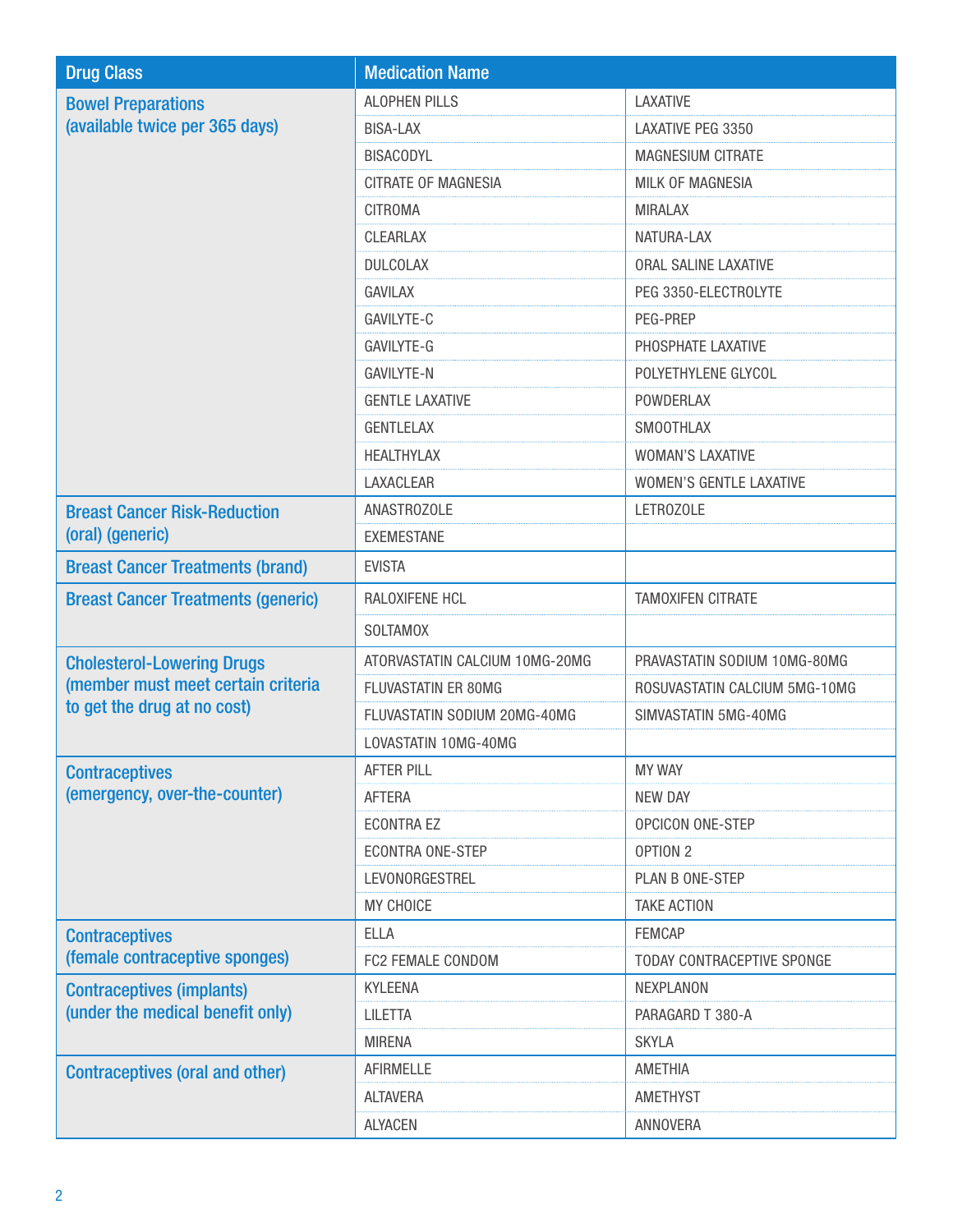| <b>Drug Class</b>                              | <b>Medication Name</b>                              |                                                        |
|------------------------------------------------|-----------------------------------------------------|--------------------------------------------------------|
| <b>Contraceptives (oral and other) (Cont.)</b> | APRI                                                | <b>EMOQUETTE</b>                                       |
|                                                | ARANELLE                                            | <b>ENPRESSE</b>                                        |
|                                                | <b>ASHLYNA</b>                                      | <b>ENSKYCE</b>                                         |
|                                                | <b>AUBRA</b>                                        | <b>ERRIN</b>                                           |
|                                                | AUBRA EQ                                            | <b>ESTARYLLA</b>                                       |
|                                                | <b>AUROVELA</b>                                     | ETHYNODIOL-ETHINYL ESTRADIOL                           |
|                                                | AUROVELA 24 FE                                      | ETONOGESTREL-ETHINYL ESTRADIOL                         |
|                                                | AUROVELA FE                                         | <b>FALMINA</b>                                         |
|                                                | AVIANE                                              | <b>FEMYNOR</b>                                         |
|                                                | AYUNA                                               | <b>GEMMILY</b>                                         |
|                                                | <b>AZURETTE</b>                                     | <b>HAILEY</b>                                          |
|                                                | <b>BALZIVA</b>                                      | <b>HAILEY FE</b>                                       |
|                                                | BLISOVI 24 FE                                       | <b>HEATHER</b>                                         |
|                                                | <b>BLISOVI FE</b>                                   | <b>ICLEVIA</b>                                         |
|                                                | <b>BRIELLYN</b>                                     | <b>INCASSIA</b>                                        |
|                                                | CAMILA                                              | <b>ISIBLOOM</b>                                        |
|                                                | CAMRESE                                             | <b>JAIMIESS</b>                                        |
|                                                | <b>CAMRESE LO</b>                                   | <b>JASMIEL</b>                                         |
|                                                | CAZIANT                                             | <b>JENCYCLA</b>                                        |
|                                                | CHARLOTTE 24 FE                                     | <b>JOLESSA</b>                                         |
|                                                | CHATEAL                                             | <b>JULEBER</b>                                         |
|                                                | CHATEAL EQ                                          | <b>JUNEL</b>                                           |
|                                                | CRYSELLE                                            | <b>JUNEL FE</b>                                        |
|                                                | <b>CYCLAFEM</b>                                     | <b>KAITLIB FE</b>                                      |
|                                                | CYRED                                               | KALLIGA                                                |
|                                                | CYRED EQ                                            | <b>KARIVA</b>                                          |
|                                                | <b>DASETTA</b>                                      | KELNOR 1-35                                            |
|                                                | <b>DAYSEE</b>                                       | KELNOR 1-50                                            |
|                                                | <b>DEBLITANE</b>                                    | <b>KURVELO</b>                                         |
|                                                | DEPO-PROVERA                                        | LARIN                                                  |
|                                                | DEPO-SUBQ PROVERA                                   | <b>LARIN FE</b>                                        |
|                                                | DESOGESTREL-ETHINYL ESTRADIOL                       | LARISSIA                                               |
|                                                | DESOGESTREL-ETHINYL ESTRADIOL-<br>ETHINYL ESTRADIOL | LAYOLIS FE                                             |
|                                                | <b>DOLISHALE</b>                                    | LEENA                                                  |
|                                                | DROSPIRENONE-ETHINYL ESTRADIOL                      | <b>LESSINA</b>                                         |
|                                                | DROSPIRENONE-ETHINYL ESTRADIOL-<br>LEVOMEFOLATE     | LEVONEST                                               |
|                                                | <b>ELINEST</b>                                      | LEVONORGESTREL-ETHINYL ESTRADIOL                       |
|                                                | <b>ELURYNG</b>                                      | LEVONORGESTREL-ETHINYL ESTRADIOL-<br>ETHINYL ESTRADIOL |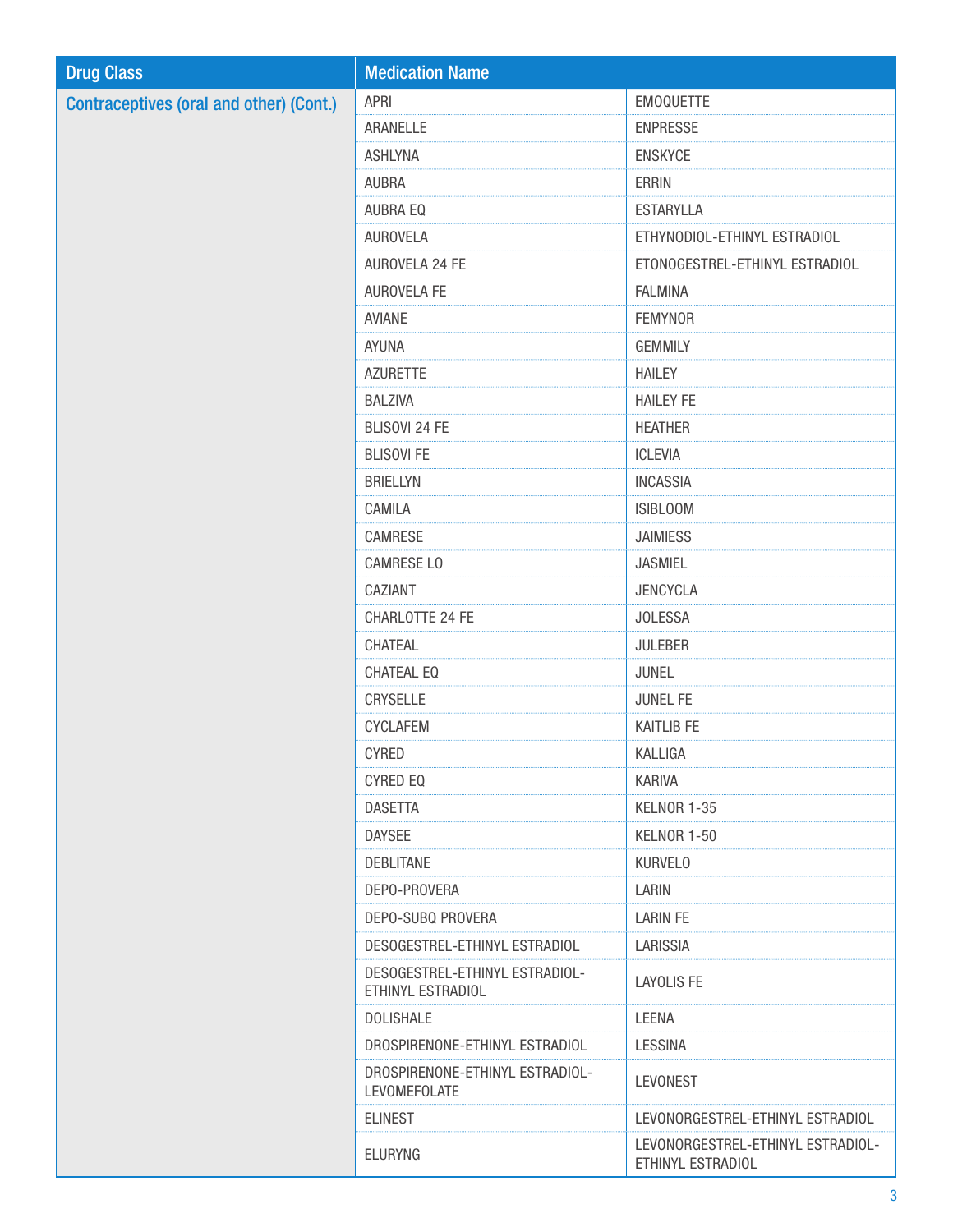| <b>Drug Class</b>                              | <b>Medication Name</b>                          |                     |
|------------------------------------------------|-------------------------------------------------|---------------------|
| <b>Contraceptives (oral and other) (Cont.)</b> | LEVORA                                          | SHAROBEL            |
|                                                | LILLOW                                          | <b>SIMLIYA</b>      |
|                                                | LO-ZUMANDIMINE                                  | <b>SIMPESSE</b>     |
|                                                | <b>LOJAIMIESS</b>                               | <b>SLYND</b>        |
|                                                | LORYNA                                          | SPRINTEC            |
|                                                | LOW-OGESTREL                                    | SRONYX              |
|                                                | LUTERA                                          | SYEDA               |
|                                                | <b>LYLEQ</b>                                    | <b>TARINA FE</b>    |
|                                                | LYZA                                            | <b>TAYSOFY</b>      |
|                                                | <b>MARLISSA</b>                                 | <b>TILIA FE</b>     |
|                                                | MEDROXYPROGESTERONE ACETATE                     | TRI FEMYNOR         |
|                                                | <b>MERZEE</b>                                   | TRI-ESTARYLLA       |
|                                                | MIBELAS 24 FE                                   | TRI-LEGEST FE       |
|                                                | <b>MICROGESTIN</b>                              | TRI-LINYAH          |
|                                                | MICROGESTIN FE                                  | TRI-LO-ESTARYLLA    |
|                                                | MILI                                            | TRI-LO-MARZIA       |
|                                                | MONO-LINYAH                                     | TRI-LO-MILI         |
|                                                | <b>NECON</b>                                    | TRI-LO-SPRINTEC     |
|                                                | <b>NEXTSTELLIS</b>                              | TRI-MILI            |
|                                                | <b>NIKKI</b>                                    | TRI-NYMYO           |
|                                                | NORA-BE                                         | TRI-PREVIFEM        |
|                                                | NORETHINDRONE ACETATE                           | TRI-SPRINTEC        |
|                                                | NORETHINDRONE-ETHINYL ESTRADIOL                 | <b>TRIVORA</b>      |
|                                                | NORETHINDRONE-ETHINYL ESTRADIOL-<br><b>IRON</b> | TRI-VYLIBRA         |
|                                                | NORGESTIMATE-ETHINYL ESTRADIOL                  | <b>TULANA</b>       |
|                                                | NORLYDA                                         | <b>TWIRLA</b>       |
|                                                | <b>NORTREL</b>                                  | <b>TYDEMY</b>       |
|                                                | <b>NYLIA</b>                                    | <b>VELIVET</b>      |
|                                                | <b>NYMYO</b>                                    | <b>VESTURA</b>      |
|                                                | <b>OCELLA</b>                                   | <b>VIENVA</b>       |
|                                                | <b>ORSYTHIA</b>                                 | <b>VIORELE</b>      |
|                                                | PHILITH                                         | <b>VOLNEA</b>       |
|                                                | PIMTREA                                         | <b>VYFEMLA</b>      |
|                                                | PIRMELLA                                        | <b>VYLIBRA</b>      |
|                                                | PORTIA                                          | WERA                |
|                                                | <b>PREVIFEM</b>                                 | WIDE SEAL DIAPHRAGM |
|                                                | <b>RECLIPSEN</b>                                | WYMZYA FE           |
|                                                | <b>RIVELSA</b>                                  | <b>XULANE</b>       |
|                                                | <b>SETLAKIN</b>                                 | ZAFEMY              |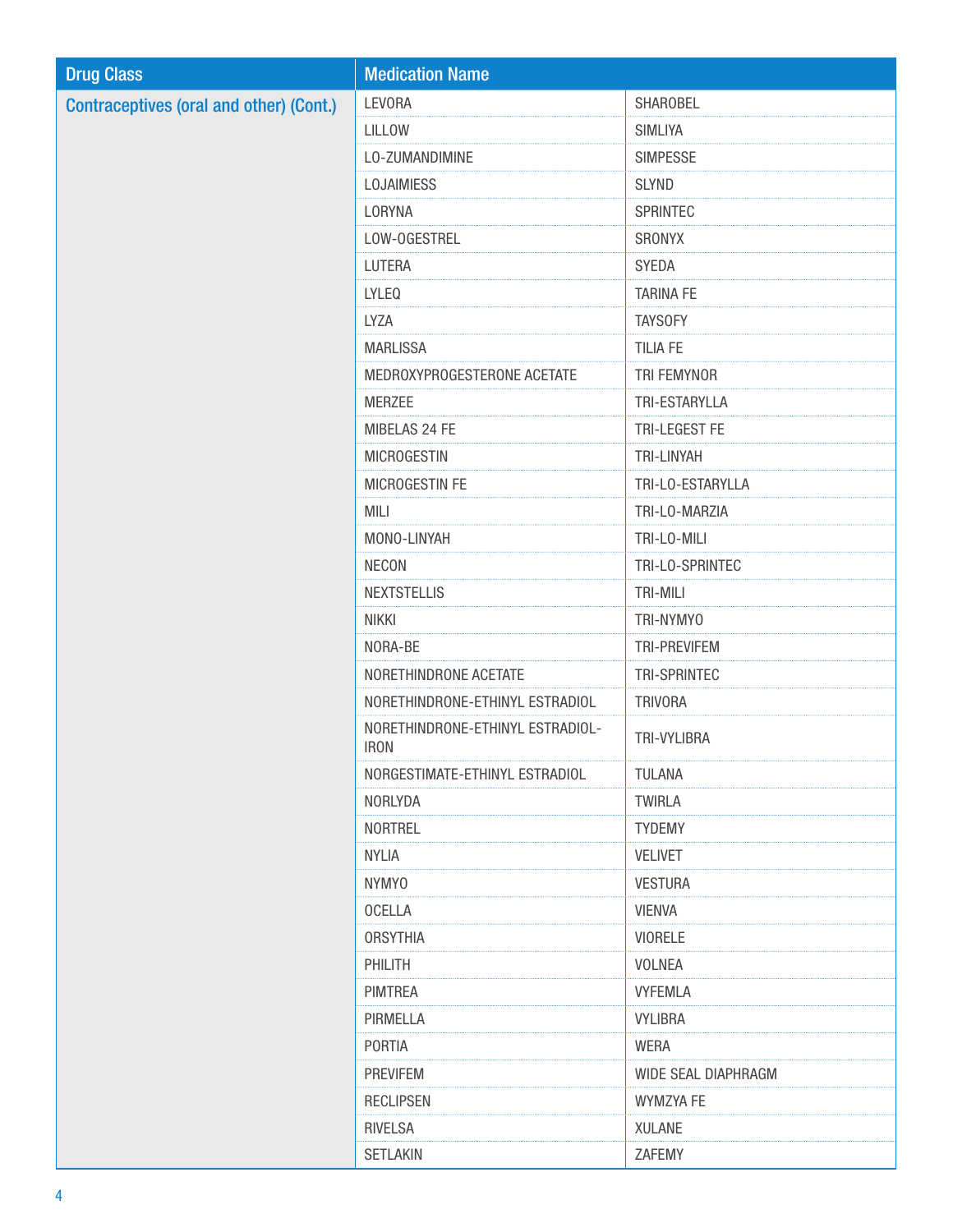| <b>Drug Class</b>                              | <b>Medication Name</b>        |                                |
|------------------------------------------------|-------------------------------|--------------------------------|
| <b>Contraceptives (oral and other) (Cont.)</b> | ZARAH                         | ZUMANDIMINE                    |
|                                                | <b>ZOVIA</b>                  |                                |
| <b>Contraceptives (over-the-counter)</b>       | <b>GYNOL II</b>               | <b>VCF</b>                     |
| <b>Fluoride</b>                                | <b>EPIFLUR</b>                | POLY-VITAMIN WITH FLUORIDE     |
| (covered for children through age 16)          | <b>FLUORIDE</b>               | <b>RENAF</b>                   |
|                                                | <b>FLUORITAB</b>              | SODIPHLUOR                     |
|                                                | FLUOR-A-DAY                   | SODIUM FLUORIDE                |
|                                                | LUDENT FLUORIDE               | <b>TRIPHLUORIVIT</b>           |
|                                                | MULTIVITAMIN WITH FLUORIDE    | TRIPLE-VITAMIN WITH FLUORIDE   |
|                                                | MVC-FLUORIDE                  | VITAMINS A, C, D & FLUORIDE    |
|                                                | PHLUORIVIT                    |                                |
| Folic Acid (covered through age 50)            | <b>ACTIVE FE</b>              | <b>KPN</b>                     |
|                                                | <b>ALIVE PRENATAL</b>         | MARNATAL-F                     |
|                                                | AZESCO                        | <b>M-NATAL PLUS</b>            |
|                                                | <b>BAL-CARE DHA</b>           | <b>MYNATAL</b>                 |
|                                                | <b>BAL-CARE DHA ESSENTIAL</b> | <b>MYNATAL PLUS</b>            |
|                                                | <b>BRAINSTRONG PRENATAL</b>   | MYNATAL-Z                      |
|                                                | <b>CADEAU DHA</b>             | <b>NATACHEW</b>                |
|                                                | CITRANATAL 90 DHA             | NEEVODHA                       |
|                                                | <b>CITRANATAL ASSURE</b>      | <b>NESTABS</b>                 |
|                                                | CITRANATAL B-CALM             | <b>NESTABS ABC</b>             |
|                                                | CITRANATAL DHA                | <b>NESTABS DHA</b>             |
|                                                | CITRANATAL HARMONY            | <b>NESTABS ONE</b>             |
|                                                | <b>CITRANATAL RX</b>          | <b>NEWGEN</b>                  |
|                                                | C-NATE DHA                    | <b>NEXA PLUS</b>               |
|                                                | COMPLETE NATAL DHA            | <b>OB COMPLETE</b>             |
|                                                | COMPLETENATE                  | OB COMPLETE DHA                |
|                                                | CONCEPT DHA                   | OB COMPLETE ONE                |
|                                                | CONCEPT OB                    | OB COMPLETE PETITE             |
|                                                | <b>DAILY PRENATAL</b>         | OB COMPLETE PREMIER            |
|                                                | <b>DUET DHA</b>               | <b>OBSTETRIX DHA</b>           |
|                                                | DUET DHA BALANCED             | <b>OBSTETRIX EC</b>            |
|                                                | ENBRACE HR                    | <b>OBSTETRIX ONE</b>           |
|                                                | ENDUR-VM WITH IRON            | <b>OBTREX DHA</b>              |
|                                                | EXPECTA PRENATAL              | <b>0-CAL PRENATAL</b>          |
|                                                | FA-8                          | ONE-A-DAY WOMEN'S PRENATAL DHA |
|                                                | <b>FOLIC ACID</b>             | OPURITY MULTIVITAMIN           |
|                                                | FOLIVANE-OB                   | PERRY PRENATAL TABLET          |
|                                                | KOSHER PRENATAL PLUS IRON     | <b>PNV 29-1</b>                |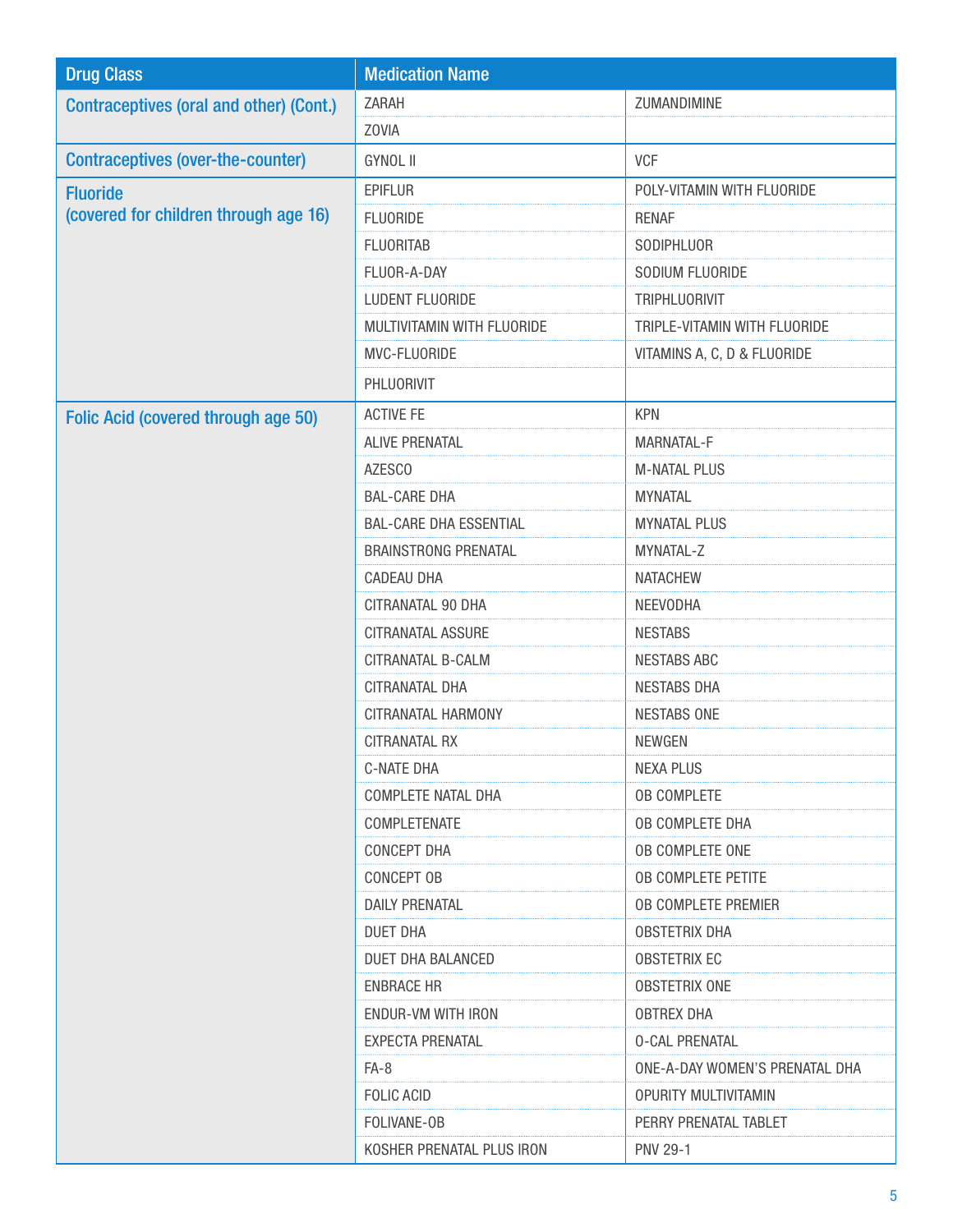| <b>Drug Class</b>                   | <b>Medication Name</b>         |                        |
|-------------------------------------|--------------------------------|------------------------|
| Folic Acid (covered through age 50) | PNV-DHA                        | PRENATE RESTORE        |
| (Cont.)                             | PNV-DHA + DOCUSATE             | PRENATE STAR           |
|                                     | PNV-OMEGA                      | PRENAVITE              |
|                                     | PNV-SELECT                     | <b>PREPLUS</b>         |
|                                     | PR NATAL 400                   | PRETAB                 |
|                                     | PR NATAL 400 EC                | PRIMACARE              |
|                                     | PR NATAL 430                   | PROVIDA OB             |
|                                     | PR NATAL 430 EC                | PUREFE OB PLUS         |
|                                     | PREGENNA                       | <b>R-NATAL OB</b>      |
|                                     | PRENA1 CHEW                    | SELECT-OB              |
|                                     | PRENA1 PEARL                   | SELECT-OB + DHA        |
|                                     | PRENA1 TRUE                    | SE-NATAL 19            |
|                                     | PRENAISSANCE                   | <b>TARON PRENATAL</b>  |
|                                     | PRENAISSANCE PLUS              | TARON-C DHA            |
|                                     | PRENATA                        | THERANATAL ONE         |
|                                     | PRENATABS FA                   | THERANATAL OVAVITE     |
|                                     | PRENATABS RX                   | THERANATAL PLUS        |
|                                     | PRENATAL                       | THRIVITE RX            |
|                                     | PRENATAL 19                    | TRICARE                |
|                                     | PRENATAL COMPLETE              | TRINATAL RX 1          |
|                                     | PRENATAL FORMULA               | <b>TRINATE</b>         |
|                                     | PRENATAL FORMULA-DHA           | <b>TRINAZ</b>          |
|                                     | PRENATAL GUMMIES               | TRISTART DHA           |
|                                     | PRENATAL LOW IRON              | TRIVEEN-DUO DHA        |
|                                     | PRENATAL MULTI                 | <b>VIRT-C DHA</b>      |
|                                     | PRENATAL MULTI + DHA           | <b>VIRT-NATE DHA</b>   |
|                                     | PRENATAL PLUS                  | VIRT-PN DHA            |
|                                     | PRENATAL PLUS DHA              | <b>VIRT-PN PLUS</b>    |
|                                     | PRENATAL VITAMIN               | <b>VITAFOL</b>         |
|                                     | PRENATAL VITAMIN PLUS LOW IRON | VITAFOL FE+            |
|                                     | PRENATAL-U                     | VITAFOL NANO           |
|                                     | <b>PRENATE</b>                 | VITAFOL ULTRA          |
|                                     | PRENATE AM                     | VITAFOL-OB             |
|                                     | PRENATE DHA                    | VITAFOL-OB+DHA         |
|                                     | PRENATE ELITE                  | VITAFOL-ONE            |
|                                     | PRENATE ENHANCE                | VITAMED MD ONE RX      |
|                                     | PRENATE ESSENTIAL              | VITAMED MD REDICHEW RX |
|                                     | PRENATE MINI                   | <b>VITAPEARL</b>       |
|                                     | PRENATE PIXIE                  | <b>VITATRUE</b>        |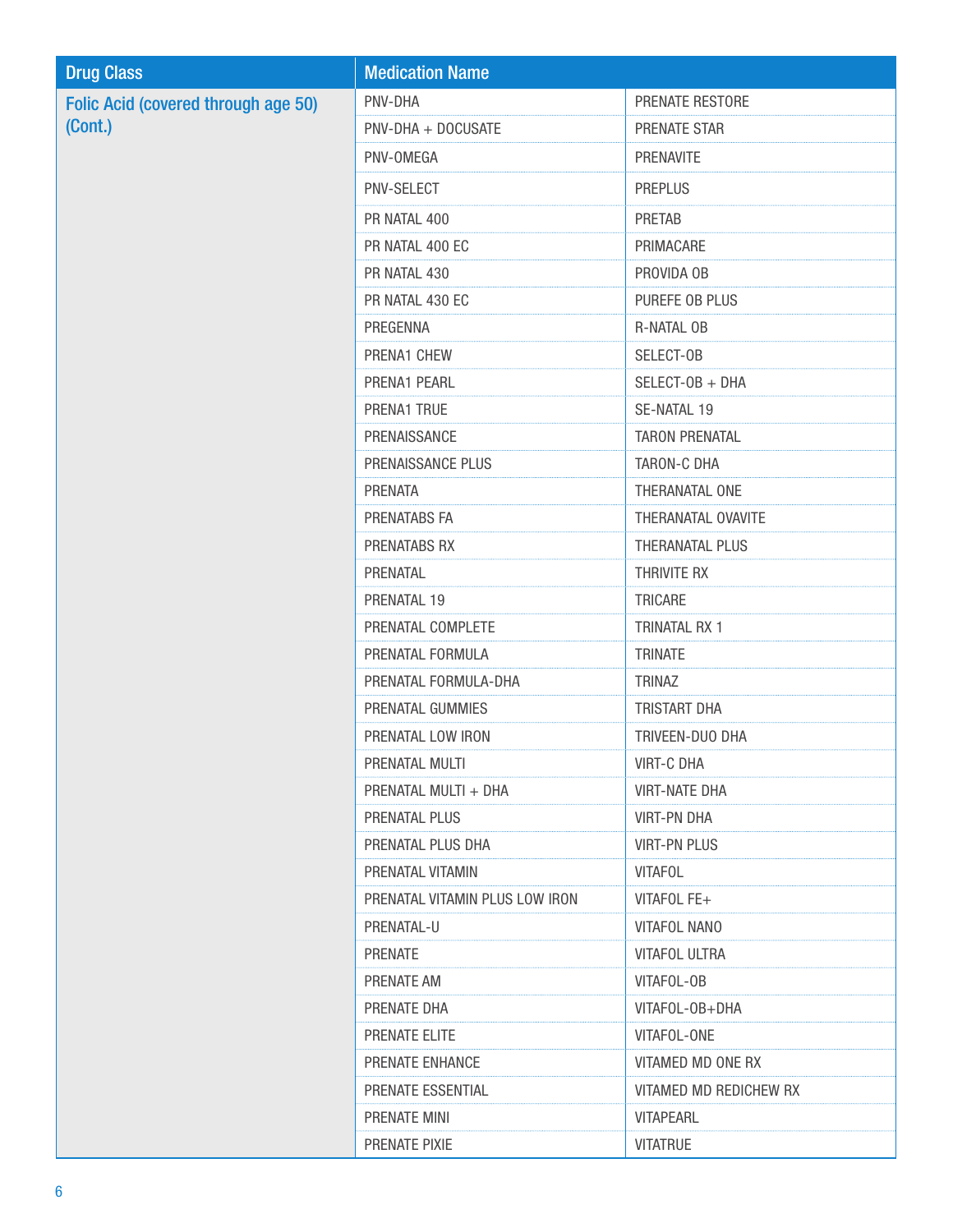| <b>Drug Class</b>                          | <b>Medication Name</b>           |                                |
|--------------------------------------------|----------------------------------|--------------------------------|
| Folic Acid (covered through age 50)        | VP-PNV-DHA                       | ZALVIT                         |
| (Cont.)                                    | <b>WESTAB PLUS</b>               | ZATEAN-PN DHA                  |
|                                            | <b>WESTGEL DHA</b>               | ZATEAN-PN PLUS                 |
|                                            | WOMEN'S PRENATAL + DHA           | ZINGIBER                       |
| <b>HIV PrEP (Pre-Exposure Prophylaxis)</b> | EMTRICITABINE/TENOFOVIR3         |                                |
| Iron (covered for infants up to            | CHILDREN'S IRON                  | MULTIVITAMIN W/FLUORIDE & IRON |
| 12 months old)                             | FER-IN-SOL                       | PEDIA IRON                     |
|                                            | FERROUS SULFATE                  | PEDIATRIC IRON                 |
|                                            | <b>ICAR</b>                      | <b>WEE CARE</b>                |
|                                            | MULTI-DELYN                      |                                |
| <b>Smoking Cessation (up to two 90-day</b> | <b>BUPROPION SR</b>              | QUIT <sub>2</sub>              |
| supplies per calendar year)                | <b>NICOTINE</b>                  | QUIT 4                         |
|                                            | NICOTINE GUM                     | STOP SMOKING AID               |
|                                            | <b>NICOTROL</b>                  | <b>VARENICLINE TARTRATE</b>    |
|                                            | NICOTROL NS                      |                                |
| <b>Vaccines</b>                            | <b>ACTHIB</b>                    | <b>HEPLISAV-B</b>              |
|                                            | ADACEL TDAP                      | <b>HIBERIX</b>                 |
|                                            | AFLURIA QUAD 2021-2022           | <b>IMOVAX RABIES VACCINE</b>   |
|                                            | AFLURIA QUAD 2021-2022 (3 YR UP) | <b>INFANRIX DTAP</b>           |
|                                            | AFLURIA QUAD 2021-2022 (6-35 MO) | <b>IPOL</b>                    |
|                                            | <b>BEXSERO</b>                   | <b>IXIARO</b>                  |
|                                            | <b>BIOTHRAX</b>                  | <b>KEDRAB</b>                  |
|                                            | <b>BOOSTRIX TDAP</b>             | <b>KINRIX</b>                  |
|                                            | DAPTACEL DTAP                    | <b>MENACTRA</b>                |
|                                            | DIPHTHERIA-TETANUS TOXOIDS-PED   | <b>MENQUADFI</b>               |
|                                            | ENGERIX-B ADULT                  | MENVEO A-C-Y-W-135-DIP         |
|                                            | ENGERIX-B PEDIATRIC-ADOLESCENT   | M-M-R II VACCINE               |
|                                            | FLUAD QUAD 2021-2022             | <b>PEDIARIX</b>                |
|                                            | FLUARIX QUAD 2021-2022           | PEDVAXHIB                      |
|                                            | FLUBLOK QUAD 2021-2022           | <b>PENTACEL</b>                |
|                                            | FLUCELVAX QUAD 2021-2022         | PNEUMOVAX 23                   |
|                                            | FLULAVAL QUAD 2021-2022          | PREVNAR 13                     |
|                                            | FLUMIST QUAD 2021-2022           | PREVNAR 20                     |
|                                            | FLUZONE HIGH-DOSE QUAD 2021-2022 | PROQUAD                        |
|                                            | FLUZONE QUAD 2021-2022           | <b>QUADRACEL DTAP-IPV</b>      |
|                                            | GARDASIL 9                       | <b>RABAVERT</b>                |
|                                            | <b>HAVRIX</b>                    | RECOMBIVAX HB                  |

3. Emtricitabine/Tenofovir is available at no additional cost for members who aren't currently filling other HIV medications. Members taking other HIV medications, or are switching from an HIV medication to Emtricitabine/Tenofovir, will have to pay their usual out-of-pocket costs. This applies to new prescriptions and refills.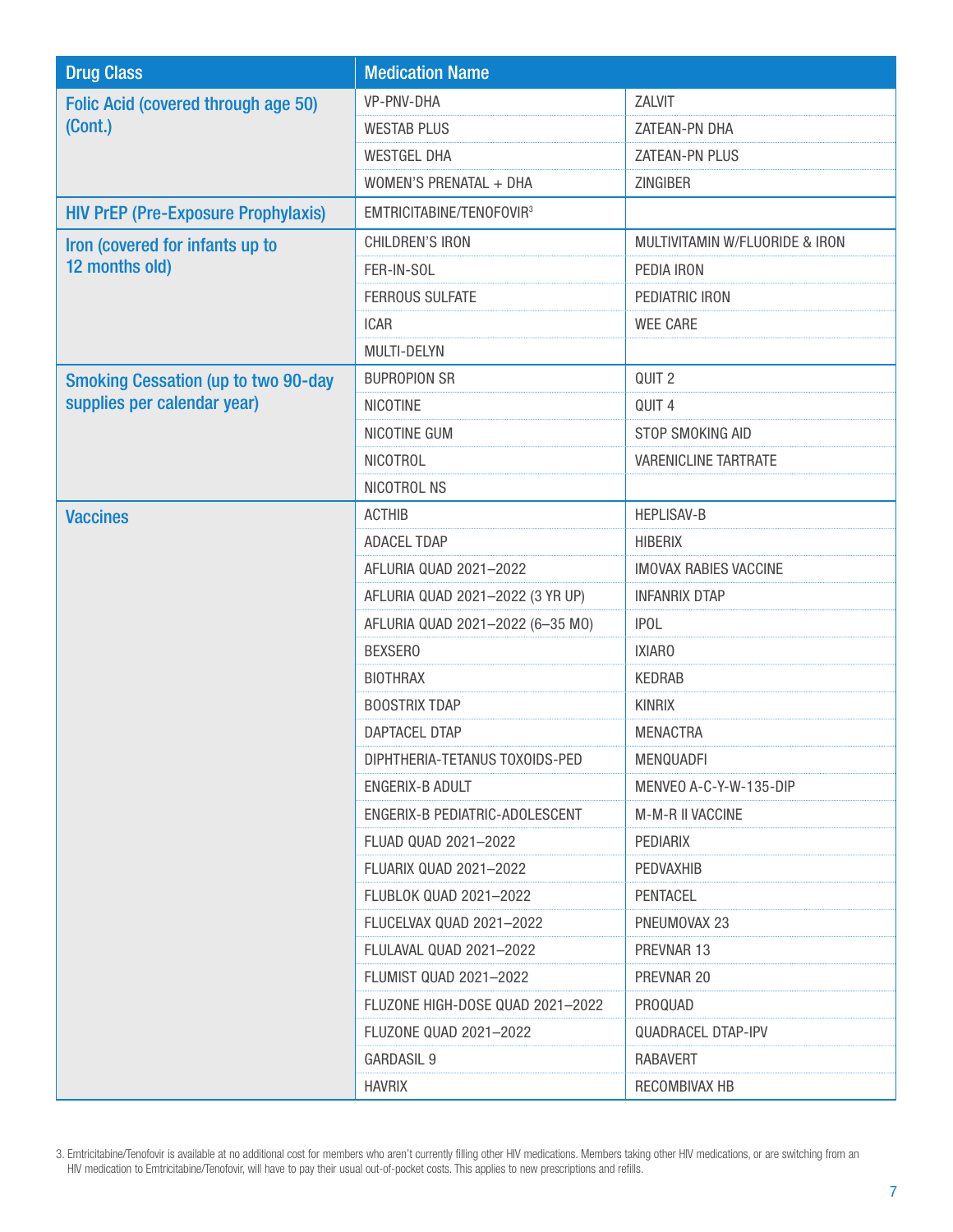| <b>Drug Class</b>                                 | <b>Medication Name</b>        |                                  |
|---------------------------------------------------|-------------------------------|----------------------------------|
| <b>Vaccines (Cont.)</b>                           | <b>ROTARIX</b>                | <b>TYPHIM VI</b>                 |
|                                                   | <b>ROTATEQ</b>                | VAQTA                            |
|                                                   | <b>SHINGRIX</b>               | <b>VARIVAX VACCINE</b>           |
|                                                   | <b>STAMARIL</b>               | VARIZIG                          |
|                                                   | <b>TDVAX</b>                  | <b>VAXNEUVANCE</b>               |
|                                                   | <b>TENIVAC</b>                | YF-VAX                           |
|                                                   | <b>TRUMENBA</b>               | <b>ZOSTAVAX</b>                  |
|                                                   | <b>TWINRIX</b>                |                                  |
| <b>Vitamin D</b><br>(covered at age 65 and older) | $CALCIUM + D3$                | KIDS VITAMIN D3                  |
|                                                   | CALCIUM + VITAMIN D           | OYSCO D                          |
|                                                   | CALCIUM 600 + D PLUS MINERALS | OYSTER CALCIUM W/VITAMIN D       |
|                                                   | <b>CALCIUM CARBONATE</b>      | OYSTER SHELL CALCIUM W/VITAMIN D |
|                                                   | CALCIUM CARBONATE W/VITAMIN D | OYSTERCAL-D                      |
|                                                   | CALCIUM CITRATE W/VITAMIN D   | RISACAL-D                        |
|                                                   | <b>CALCIUM W/MINERALS</b>     | SUPER CALCIUM W/VITAMIN D        |
|                                                   | CITRUS CALCIUM W/VITAMIN D    | VITAJOY DAILY D                  |
|                                                   | D-VI-SOL                      | VITAMIN D-400                    |
|                                                   | <b>DELTA D3</b>               | VITAMIN D2                       |
|                                                   | HI-CAL                        | <b>VITAMIN D3</b>                |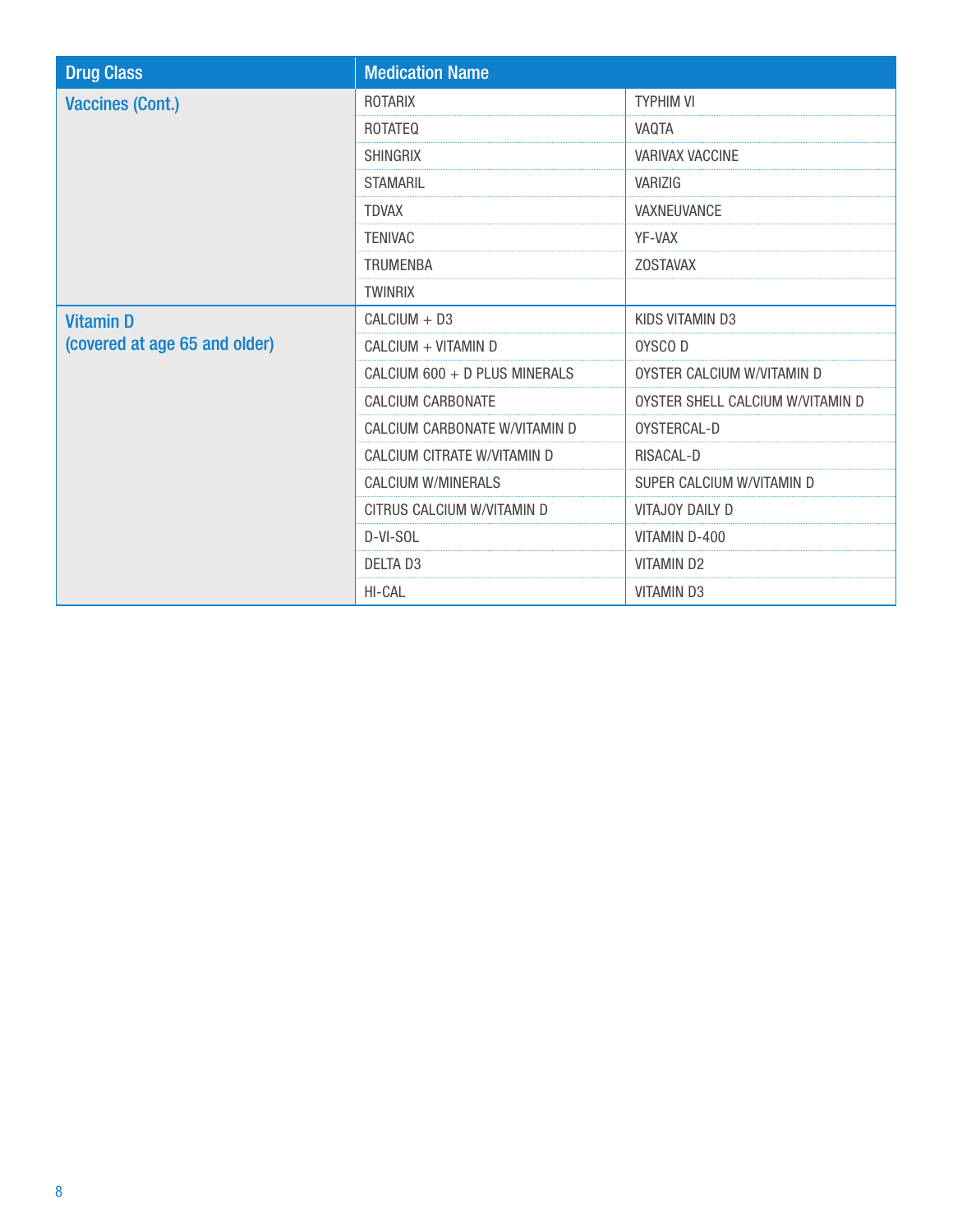

Spanish/Español: ATENCIÓN: Si habla español, tiene a su disposición servicios gratuitos de asistencia con el idioma. Llame al número de Servicio al Cliente que figura en su tarjeta de identificación (TTY: 711).

Portuguese/Português: ATENÇÃO: Se fala português, são-lhe disponibilizados gratuitamente serviços de assistência de idiomas. Telefone para os Serviços aos Membros, através do número no seu cartão ID (TTY: 711).

Chinese/简体中文:注意:如果您讲中文,我们可向您免费提供语言协助服务。请拨打您 ID 卡上的号码联系会员服务部 (TTY 号码:711)。

Haitian Creole/Kreyòl Ayisyen: ATANSYON: Si ou pale kreyòl ayisyen, sèvis asistans nan lang disponib pou ou gratis. Rele nimewo Sèvis Manm nan ki sou kat Idantitifkasyon w lan (Sèvis pou Malantandan TTY: 711).

Vietnamese/**Tiếng Việt:** LƯU Ý: Nếu quý vị nói Tiếng Việt, các dịch vụ hỗ trợ ngôn ngữ được cung cấp cho quý vị miễn phí. Gọi cho Dịch vụ Hội viên theo số trên thẻ ID của quý vị (TTY: **711**).

Russian/**Русский**: ВНИМАНИЕ: если Вы говорите по-русски, Вы можете воспользоваться бесплатными услугами переводчика. Позвоните в отдел обслуживания клиентов по номеру, указанному в Вашей идентификационной карте (телетайп: **711**).

#### :**ةيرب**/Arabic

انتباه: إذا كنت تتحدث اللغة العربية، فتتوفر خدمات المساعدة اللغوية مجانًا بالنسبة لك. اتصل بخدمات الأعضاء على الهوجود على بطاقة هُويتك (جهاز الهاتف النصي للصم والبكم "TTY": **111)**.

### **Mon-Khmer, Cambodian/ខ្មែរ:** ការជូនដំណឹ្មង៖ ប្រសិនបើអ្នកនិយាយភាសា ខ្នែរ សេវាជំនួយភាសាឥតគិតថ្លៃ គឺអាចរកបានសម្រាប់អ្នក។ ស្វិមទូរស័ព្ទទៅផ្នែកសេវាសមាជិកតាមលេខនៅលើប័ណ្ណ សម្ព័ ល់ខ្លួនរបស់អ្នក (TTY: **711**)។

French/Français: ATTENTION : si vous parlez français, des services d'assistance linguistique sont disponibles gratuitement. Appelez le Service adhérents au numéro indiqué sur votre carte d'assuré (TTY: 711).

Italian/Italiano: ATTENZIONE: se parlate italiano, sono disponibili per voi servizi gratuiti di assistenza linguistica. Chiamate il Servizio per i membri al numero riportato sulla vostra scheda identificativa (TTY: 711).

Korean/**한국어**: 주의: 한국어를 사용하시는 경우, 언어 지원 서비스를 무료로 이용하실 수 있습니다. 귀하의 ID 카드에 있는 전화번호(TTY: 711)를 사용하여 회원 서비스에 전화하십시오.

Greek/**λληνικά**: ΠΡΟΣΟΧΗ: Εάν μιλάτε Ελληνικά, διατίθενται για σας υπηρεσίες γλωσσικής βοήθειας, δωρεάν. Καλέστε την Υπηρεσία Εξυπηρέτησης Μελών στον αριθμό της κάρτας μέλους σας (ID card) (TTY: 711).

Polish/Polski: UWAGA: Osoby posługujące się językiem polskim mogą bezpłatnie skorzystać z pomocy językowej. Należy zadzwonić do Działu obsługi ubezpieczonych pod numer podany na identyfikatorze (TTY: **711**).

#### Hindi/हिंदी: ध्यान दें: यदि आप हिन्दी बोलते हैं, तो भाषा सहायता सेवाएँ, आप के लिए नि:शुल्क उपलब्ध हैं। सदस्य सेवाओं को आपके आई.डी. कार्ड पर दिए गए नंबर पर कॉल करें टी.टी.वार्ड.: 711).

**Gujarati/ગુજરાતી:** ધ્યાન આપો: જો તમે ગુજરાતી બોલતા હો, તો તમને ભાષાકીય સહાયતા સેવાઓ વિના મૂલ્યે ઉપલબ્ધ છે. તમારા આઈડી કાર્ડ પર આપેલા નંબર પર Member Service ને કૉલ કરો (TTY: 711).

Tagalog/Tagalog: PAUNAWA: Kung nagsasalita ka ng wikang Tagalog, mayroon kang magagamit na mga libreng serbisyo para sa tulong sa wika. Tawagan ang Mga Serbisyo sa Miyembro sa numerong nasa iyong ID card (TTY: 711).

Japanese/**日本語**: お知らせ:日本語をお話しになる方は無料の言語アシスタンスサービスをご利用いただけます。IDカードに記 載の電話番号を使用してメンバーサービスまでお電話ください(TTY: 711)。

German/Deutsch: ACHTUNG: Wenn Sie Deutsche sprechen, steht Ihnen kostenlos fremdsprachliche Unterstützung zur Verfügung. Rufen Sie den Mitgliederdienst unter der Nummer auf Ihrer ID-Karte an (TTY: 711).

#### :پارسیان/Persian

توج: اگر زبان شما فارسی است، خدمات کمک زبانی ب صورت رایگان در اختیار شما قرار می گیرد. با شمار تلفن منزج بر روی کارت شناسایی خود با بخش «خدمات اعضا» تماس بگیرید (7**11** :TTY).

**Lao/ພາສາລາວ:** ຂໍ້ຄວນໃສ່ໃຈ: ຖ້າເຈົາເວົາພາສາລາວໄດ້, ມີການບໍລິການຊ່ວຍເຫຼືອດ້ານພາສາໃຫ້ທ່ານໂດຍບໍ່ເສຍຄ່າ. ໂທຫາ ຝ່າຍບໍລິການສະມາຊິກທີ່ໝາຍເລກໂທລະສັບຢູ່ໃນບັດຂອງທ່ານ (TTY: **711**).

Navajo/Diné Bizaad: BAA ÁKOHWIINDZIN DOOÍGÍ: Diné k'ehjí yánílt'i'go saad bee yát'i' éí t'áájíík'e bee níká'a'doowolgo éí ná'ahoot'i'. Díí bee anítahígí ninaaltsoos bine'déé' nóomba biká'ígíiji' béésh bee hodíilnih ( $\Box$ Y: **711**).